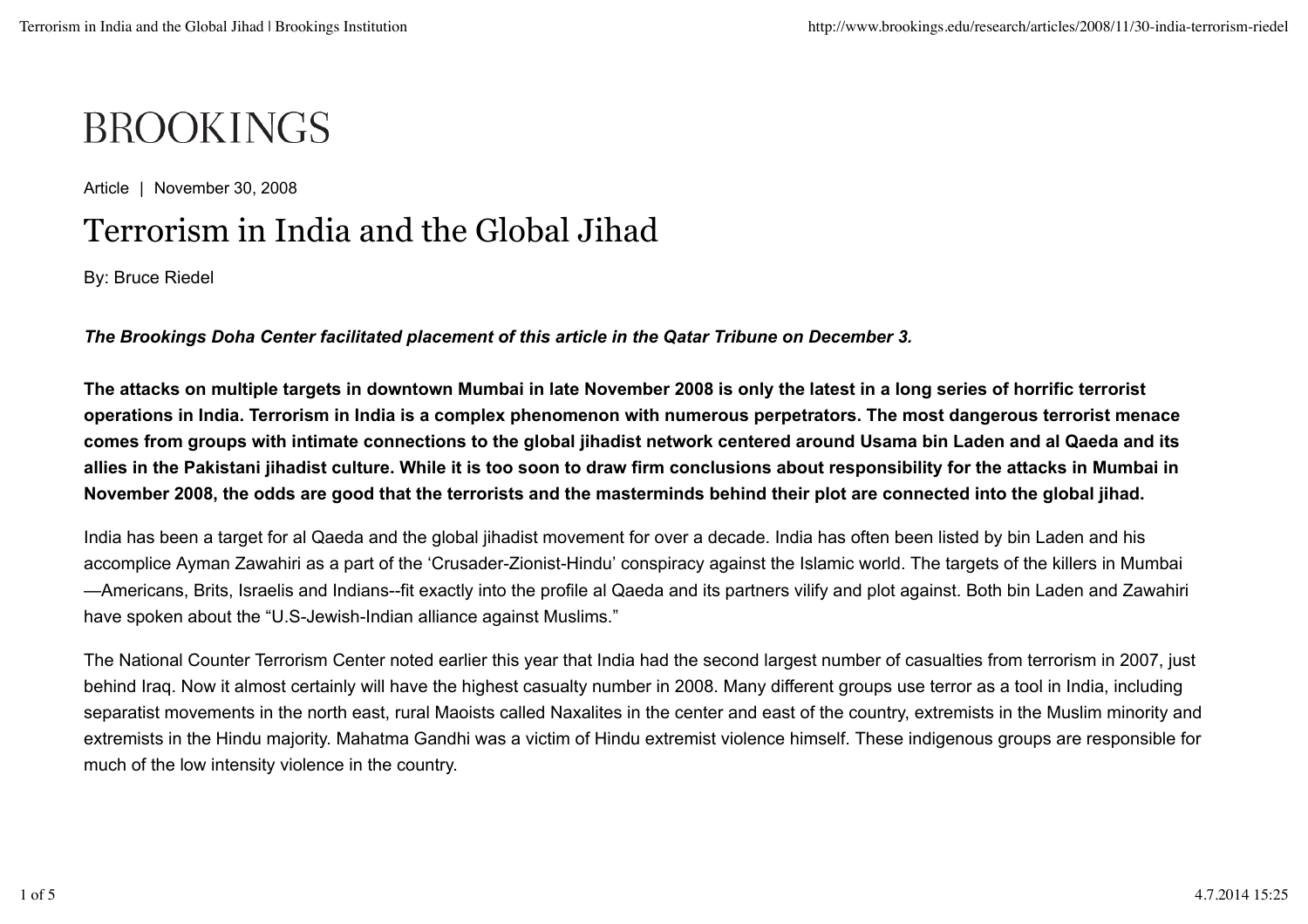But the most dangerous terror menace comes from Kashmiri groups based in Pakistan with long and intimate connections to al Qaeda and bin Laden. The group which has been linked by initial Indian assessments of the Mumbai attack, Lashkar-e Tayiba (literally the army of the pure or righteous), was founded in Afghanistan and Pakistan in the late 1980s and early 1990s by a group of Kashmiri activists with the assistance of the Pakistani intelligence service, the Inter Services Intelligence Directorate or ISI. Usama bin Laden was an early supporter of the group and provided some of the initial funding for its start. The ISI was an enthusiastic supporter of the Kashmiri insurgency and wanted to use asymmetric warfare, i.e. terrorism to undermine Indian control of Kashmir.

LeT was banned in Pakistan in 2002 but continues to operate there under a number of cover names including Jamaat ud Dawah. Its self professed goal is to create an Islamic state in all of south and central Asia, not just Kashmir. Its operatives have worked closely with al Qaeda and the Taliban in Afghanistan and there are reports of LeT volunteers fighting in Iraq. Like al Qaeda it has raised funds in the Gulf states. The extent of its continuing relationship with the ISI is much debated. The Pakistani authorities claim none exists but the fact is that the organization has been tolerated in Pakistan despite the 2002 ban. It still has is leadership there and trains its fighters in both Pakistani Kashmir and the badlands along the Afghanistan-Pakistan border.

Since 9/11 several key al Qaeda operatives arrested in Pakistan have been found in safe houses run by LeT. The first major al Qaeda lieutenant caught after 9/11, Abu Zubayda, was apprehended in an LeT safe house in Faisalabad. Gary Schroen, who served as a CIA chief of station in Pakistan and led the first CIA team into Afghanistan after 9/11, has noted that "since 2002 whenever a raid has been conducted in Pakistan against al Qaeda, al Qaeda members are found being hosted by militant Pakistanis, primarily from the LeT group, supporters of the Kashmir insurgency."

Also like al Qaeda, the LeT recruits actively among the Pakistani diaspora in the United Kingdom. Some 800,000 strong, many with Kashmiri roots, the British Pakistani community is an attractive target for many reasons not the least the fact that second and third generation members have British passports and can thus travel more easily in the West. LeT has been linked to numerous terrorist attacks in India including the massacre of dozens of Sikhs in Kashmir in March 2000 during President Clinton's visit to India, bombings in New Delhi in 2005 and bombings in Varanasi and Mumbai in 2006. The Mumbai metro bombings on July 11, 2006 killed over two hundred.

Bin Laden was also a key figure in the creation of another Kashmiri group that works closely with global jihadists, the Jaish-e Muhammad (Army of Muhammad). In December 1999 Kashmiri militants hijacked an Indian commercial airliner, IA 814, from Kathmandu, Nepal, and flew it to Kandahar, Afghanistan, then the de facto capital of the Taliban's Islamic Emirate of Afghanistan. The hijackers demanded the release of several terrorists held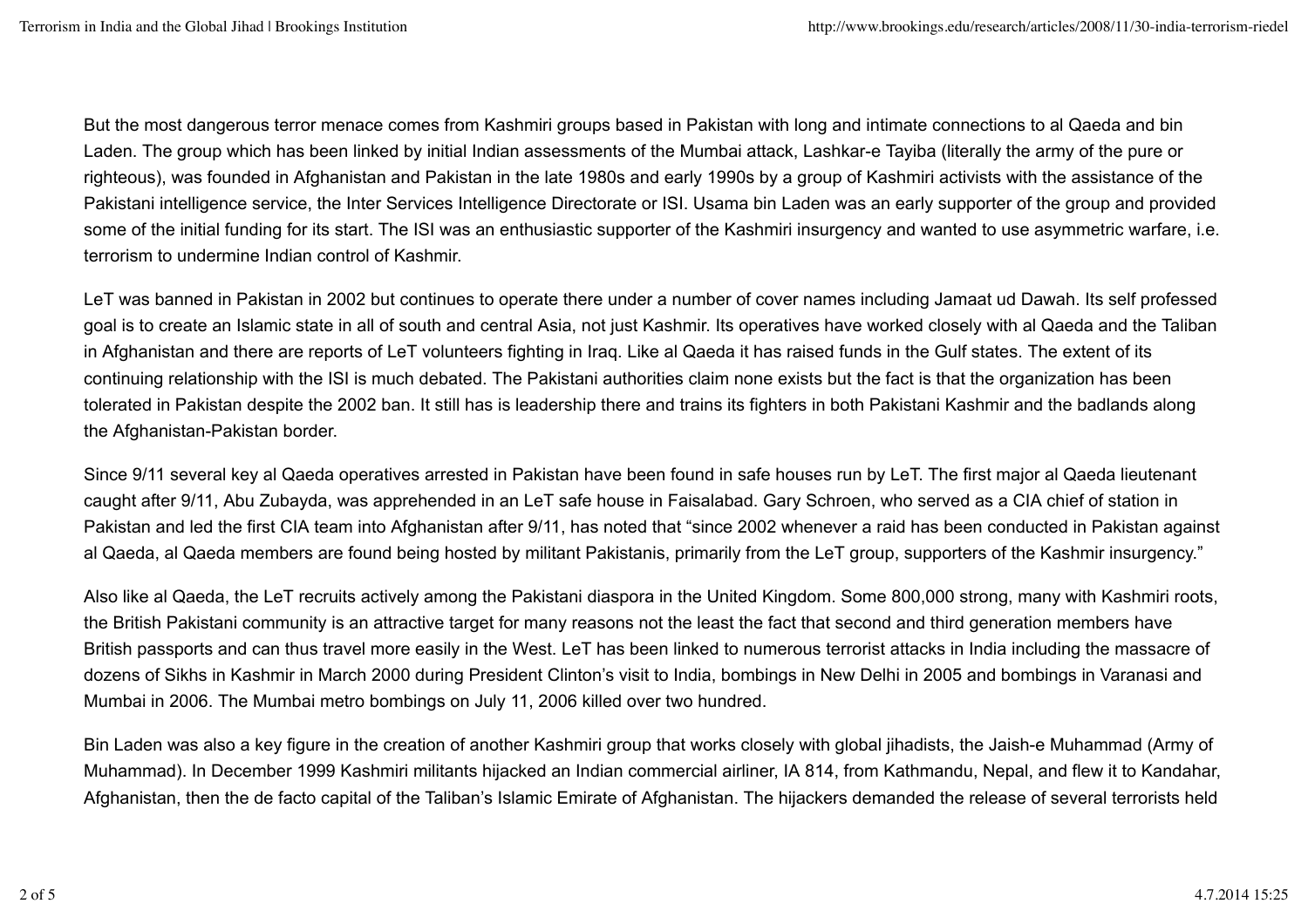in Indian jails, including Maulana Masoud Azhar, wanted for several previous terrorist atrocities. The hijackers were allegedly assisted by the ISI station in Nepal, they were received as heroes by the Taliban in Kandahar and the plot was reportedly planned by bin Laden. Usama hosted the victory dinner when India reluctantly gave in to the hijackers' demands to save the 155 hostages.

Former Indian Foreign Minister Jaswant Singh, who flew to Kandahar to arrange the hostage release and negotiated with the Taliban, has labeled the IA 814 operation the "dress rehearsal" for 9/11 because it involved so many of the same characters behind 9/11. After the release of Azhar the ISI took him to Pakistan for a hero's welcome and a fund raising tour through the country to help found a new group, JeM.

In December 2001 JeM, possibly with help from LeT, was behind an attack on the Indian parliament. This attack was designed to create a crisis between India and Pakistan by killing the senior echelon of the Indian government and legislators. It succeeded in provoking a tense standoff that would last over a year and during which more than a million Indian and Pakistani soldiers were deployed in forward positions along their border. By focusing Pakistan's army on its eastern border with India the attack also left the western border with Afghanistan open to the retreating al Qaeda and Taliban leadership including bin Laden, Zawahiri and Mullah Omar who were fleeing the American Operation Enduring Freedom forces in Afghanistan. This was undoubtedly not a coincidence. Like LeT, Jaish has been outlawed in Pakistan but continues to operate under various cover names. The extent of its existing ties to the ISI is also much debated.

The Mumbai attacks displayed a level of sophisticated planning that marks another milestone in the global jihad. Multiple targets within an urban environment, trained and armed killers intent on operating in small teams or alone targeting Americans, Brits, Israelis as well as Indians, careful casing of the targets ahead of the attack and the use of small boats to get close in to the targets are signs of the continuing evolution of terrorist planners. Hotels have long been a favorite target of al Qaeda and its allies from the multiple hotel bombings in Amman by Al Qaeda's Iraq franchise in November 2005 to the attack on the Serena Hotel in Kabul this January and the bombing of the Marriott hotel in Islamabad in September.

Many accounts of the incident say the terrorists arrived by sea from the Pakistani megacity port of Karachi. Karachi has long been a favorite hide out of the global jihad syndicate. Khalid Shaykh Mohammad, the tactical mastermind of 9/11, trained most of the Saudi hijackers in Karachi in a safe house. KSM also watched the collapse of the World Trade Center towers from an internet café in Karachi on the day of the attack. The December 2001 attack on the Indian parliament was planned and orchestrated from Karachi, perhaps with KSM's involvement.

Much still needs to be learned about the Mumbai attacks. According to some Indian accounts, a captured terrorist has already confessed to being a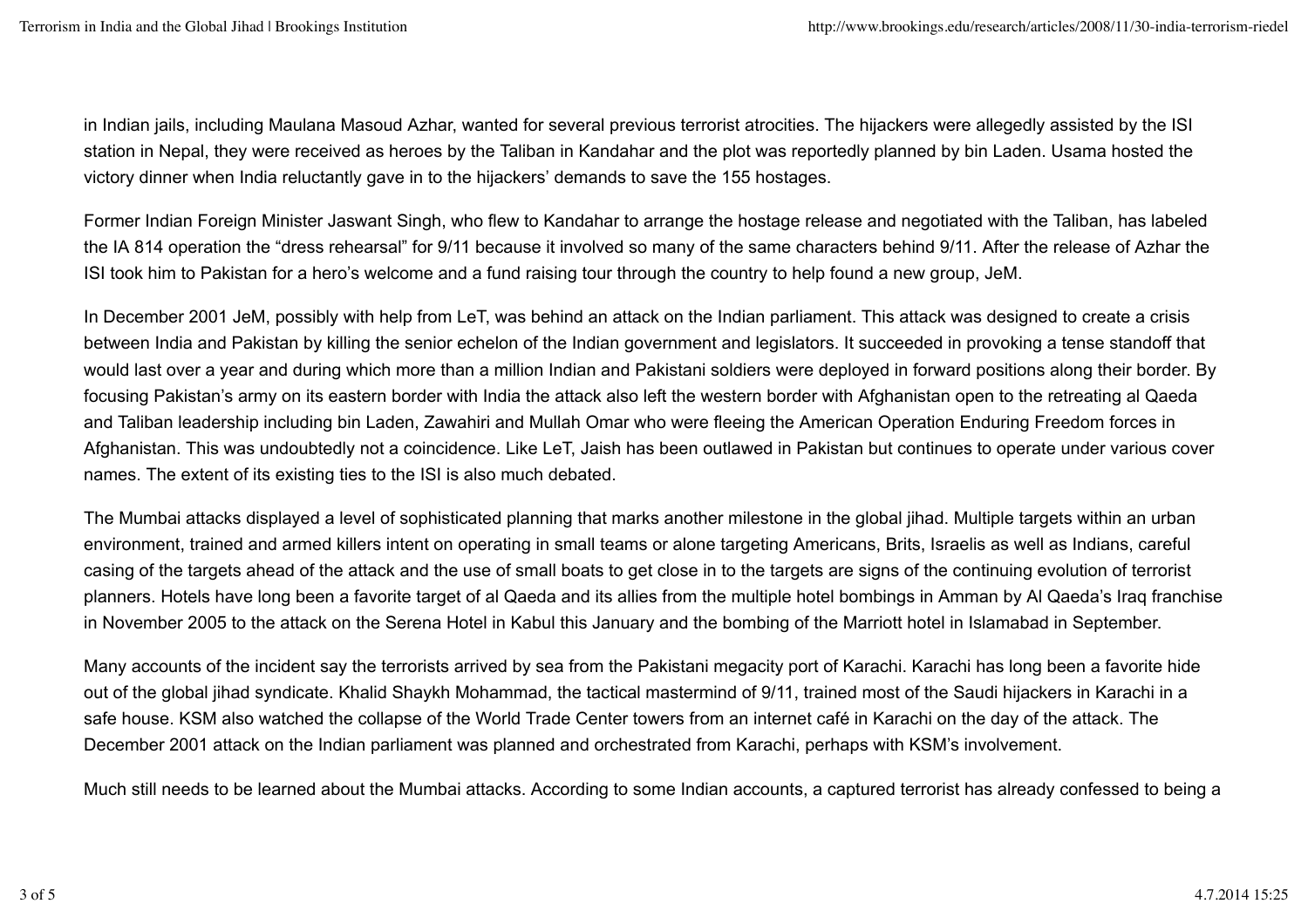member of LeT. Several Indian (B. Raman for example) and Pakistani (Ahmad Rashid) experts have suggested an al Qaeda hand in the attacks behind LeT. But we should be careful not to draw conclusions too early from an incomplete investigation. There is considerable confusion and contradiction in the press accounts of what transpired. The good news is that Pakistan has offered to assist in the investigation which could help prevent the very crisis between India and Pakistan that the plots masterminds may have wanted.

For the last several months India and Pakistan had been improving their bilateral relationship. Pakistan's new President Asif ali Zardari had made several positive statements about his desire to ease tensions with India, including a pledge that Pakistan would adhere to a no first use of nuclear weapons doctrine, a major change in Islamabad's position. Trade has been opened across the line of control in Kashmir, albeit in small amounts, for the first time in sixty years. Zardari has also promised to get control over the ISI and to stop its policy of both chasing and supporting terrorism in Pakistan. His ability to do so is still very much in doubt.

Al Qaeda and its allies like LeT and JeM would see this easing of tensions as a threat to their interests. They want conflict between India and Pakistan today just as they did in 2001. They thrive on the hatred the Indo-Pakistan conflict produces. If they are involved in the Mumbai attacks it would be in part to disrupt any chance at easing tensions in the subcontinent and perhaps also to divert Pakistan's army away from the badlands along the border with Afghanistan to the border with India, again as in 2001.

For over a decade, India has been in the bull's eye of both al Qaeda and the global jihadist syndicate that has its' hide outs in Pakistan and Afghanistan. In spite of horrifying terrorist spectacles the Indian people and India's democracy have not been terrified into defeat. The people of Mumbai in particular have risen time and again from terrorist attacks that would shake any other city to its core. The terrorists who attacked Mumbai have tried to break the morale of the city that is at the center of India's economic renaissance and its cultural life. They have failed before and will fail again.